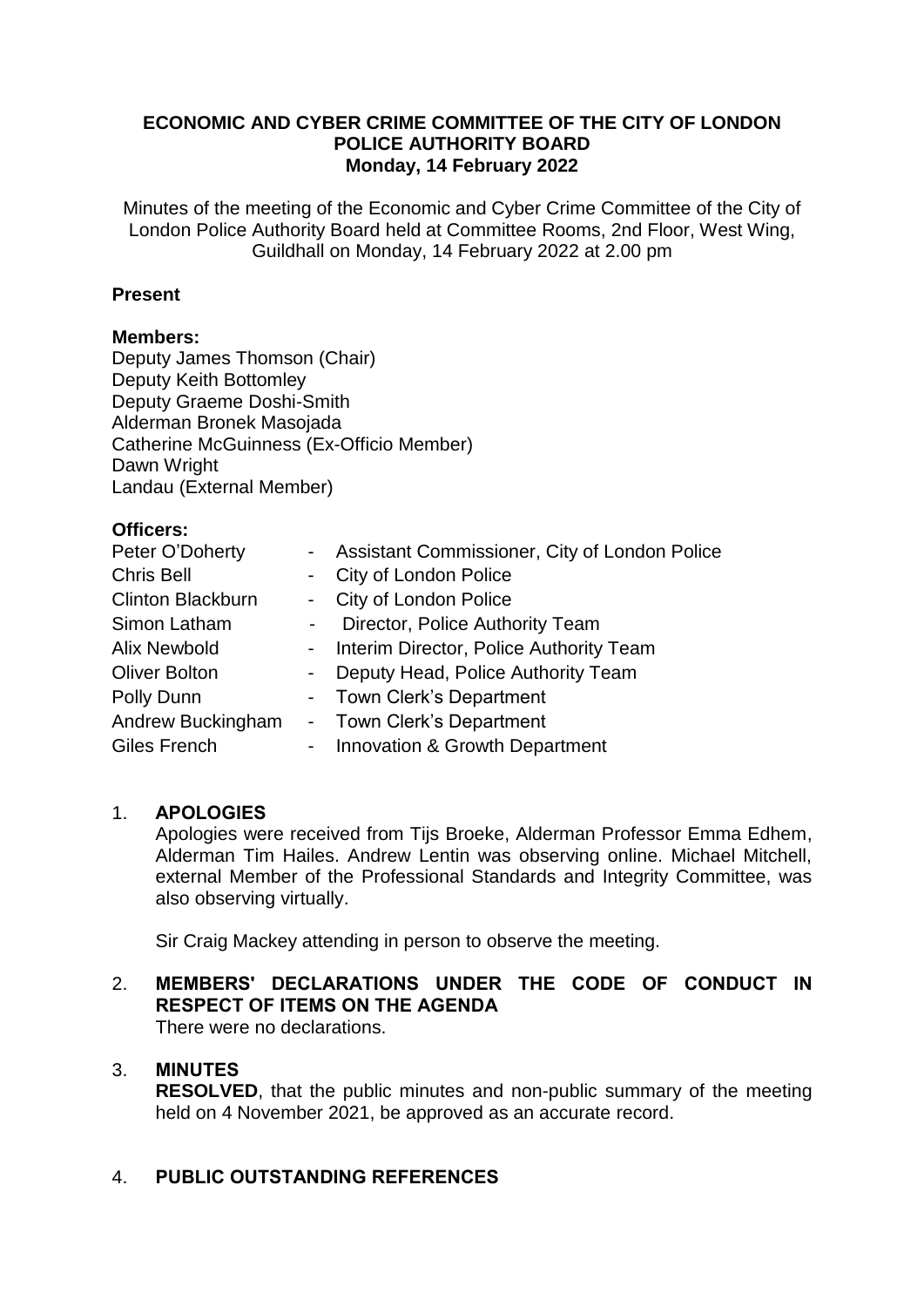Members received a report of the Town Clerk and Commissioners regarding the Committee's outstanding references.

# 5. **Q3 NATIONAL LEAD FORCE PERFORMANCE REPORT**

Members received a report of the Commissioner regarding the Quarter 3 National Lead Force Performance.

There was a discussion on the issue of time taken to answer calls and the link between that and abandoned calls. 30% abandoned calls was considered high. A push toward guiding people to online reporting tools was necessary, to leave the call handlers free to speak to those who needed to (repeat victims, the elderly and vulnerable). Capacity was being built within the contact centre. As part of the user experience, callers would be assured there would be a handler waiting to speak to them when they got through.

There had been an attrition of staff within the contact centre which had impacted the call answering time. If at full staffing capacity, the numbers would improve.

The Chat Bot had managed 800hours (4FTEs) worth of reporting. It was about to commence its second iteration and was proving successful.

Further information was sought on the 50% of reports that don't meet the target response date of 28 days. For example, were they dropped? When was the next target date for resolution?

Within the report there was no reference to the number of businesses that had reported fraud as a distinct data set to individuals who had reported. This would be an enhanced tool available in the Next Gen service.

There was concern that there was a perception of the public that by reporting, there would not be a reduction in crime. The positive outcomes of the work of the service needed to be reported through the right channels.

Where victims of crime were reporting cases of economic crime, the as NLF, COLP wanted to be as efficient as possible at identifying those where significant funds would be lost or making links to organised crime. It would then be for the local police force to investigate. There was a misconception by those using the service on this point.

The Force wished to maximise prevention and investigation.

Continuous improvement measures were in place for the Cyber Desk, to attract the best individuals to deal with reports from businesses. To triage these report and allocate to the most appropriate organisations to follow up.

Certain parts of the form were to be mandatory for completion, to reduce the need to follow up with the reporter.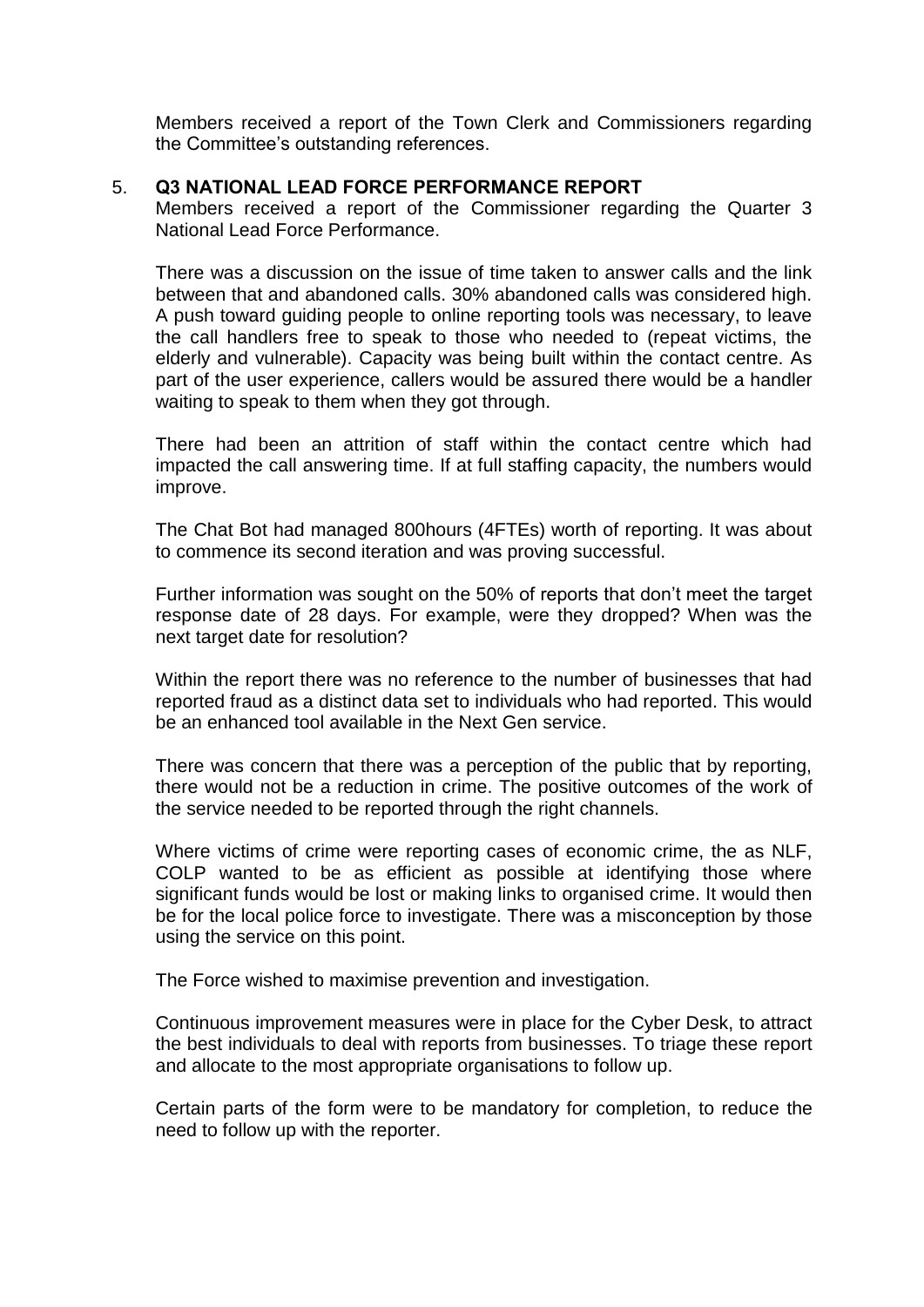There was a brief discussion on the Economic Crime Plan and Economic Crime Bill and Online Safety Bill. An Engagement Plan was requested.

On outcome two, there was a settlement from the spending review which would roll out to many more forces. The ambition was to level up all forces in England and Wales. Members sought more victim stories to help drive this work.

**RESOLVED**, that the report be noted.

#### 6. **NATIONAL LEAD FORCE UPDATE**

Members received a verbal report of the Assistant Commissioner regarding National Lead Force.

Members heard about the renewal of an arrangement with Microsoft and suggested that the Force seek to do similar with other such as Amazon, PayPal and Google.

Social media companies had a duty of care as outlined in the Online Safety Bill. The Force was trying to be proactive in encouraging large, data rich, organisations to share their data to help improve the Force's ability to prevent and investigate cyber crime.

A discussion was had on the involvement of COLP with insurance companies, primarily on the need to improve the messaging so that these companies knew who to speak to when there was a cyber threat. The Chair of Policy and Resources supported the idea of improving this. She felt that UK Finance would be a good forum to raise this and suggested a round table for insurers be held (**1/2022/P**).

**RESOLVED**, that the update be noted.

# 7. **CYBER GRIFFIN UPDATE**

Members received a report of the Commissioner on Cyber Griffin.

There was support expressed for the use of POCA funds on Cyber Griffin.

Members wished to understand the breadth, depth and reach of this activity. What volume of services had been provided to what sectors, and where? (**2/2022/P**)

**RESOLVED**, that the report be noted.

# 8. **INNOVATION & GROWTH - UPDATE OF CYBER & ECONOMIC CRIME RELATED ACTIVITIES**

Members received a report of the Director of Innovation and Growth, on the Department's activities related to Cyber and Economic Crime.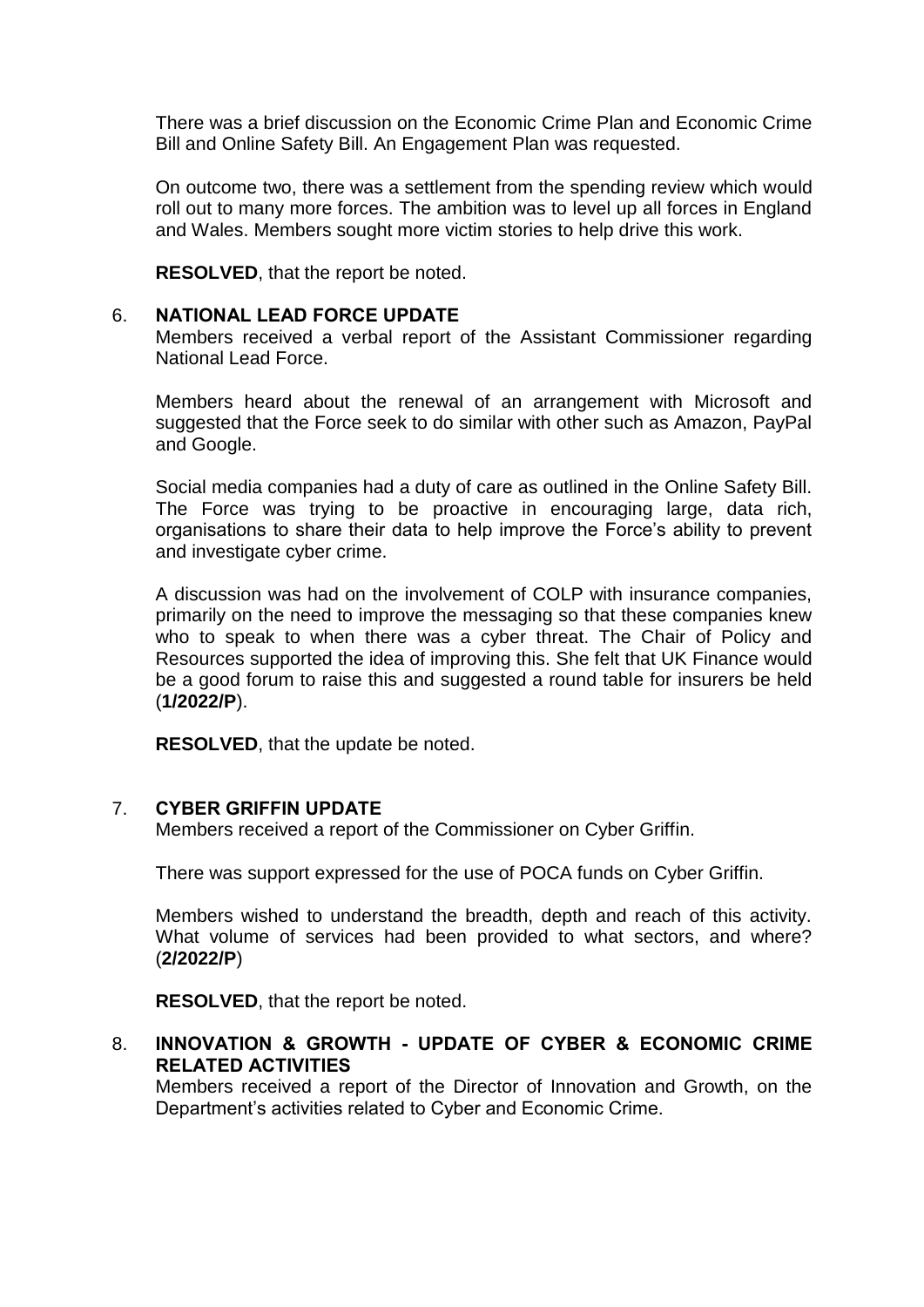The Chair of Policy and Resources explained that she had started holding informal meetings with Police to see what work was being done to push the competitiveness agenda.

Some 'blue sky' thinking on the Centre for Cyber Excellence was sought (**3/2022/P**).

**RESOLVED**, that the report be noted.

# 9. **QUESTIONS ON MATTERS RELATING TO THE WORK OF THE COMMITTEE**

There was a question on the campaigning undertaken for the Online Safety Bill.

10. **ANY OTHER BUSINESS THAT THE CHAIRMAN CONSIDERS URGENT** There was no urgent business.

# 11. **EXCLUSION OF THE PUBLIC**

**RESOLVED**, that under Section 100(A) of the Local Government Act 1972, the public be excluded from the meeting for the following item(s) on the grounds that they involve the likely disclosure of exempt information as defined in Part I of Schedule 12A of the Local Government Act.

#### 12. **NON-PUBLIC MINUTES**

**RESOLVED**, that the non-public minute of the meeting held on 4 November 2021, be approved as an accurate record.

# 13. **NON PUBLIC OUTSTANDING REFERENCES**

Members received a report of the Town Clerk and Commissioner regarding the Committee's Non-Public Outstanding References.

#### 14. **CONCENTRIX EXTENSION - COSTED ROADMAP** Members received a report of the Commissioner regarding the Concentrix Extension and Costed Roadmap.

- 15. **STAKEHOLDER ENGAGEMENT AND POLICY UPDATE** Members received a report of the Commissioner regarding Stakeholder Engagement and Policy.
- 16. **QUESTIONS ON MATTERS RELATING TO THE WORK OF THE COMMITTEE**

There were no questions.

17. **ANY OTHER BUSINESS THAT THE CHAIRMAN CONSIDERS URGENT AND WHICH THE COMMITTEE AGREE SHOULD BE CONSIDERED WHILST THE PUBLIC ARE EXCLUDED**

There was no other business.